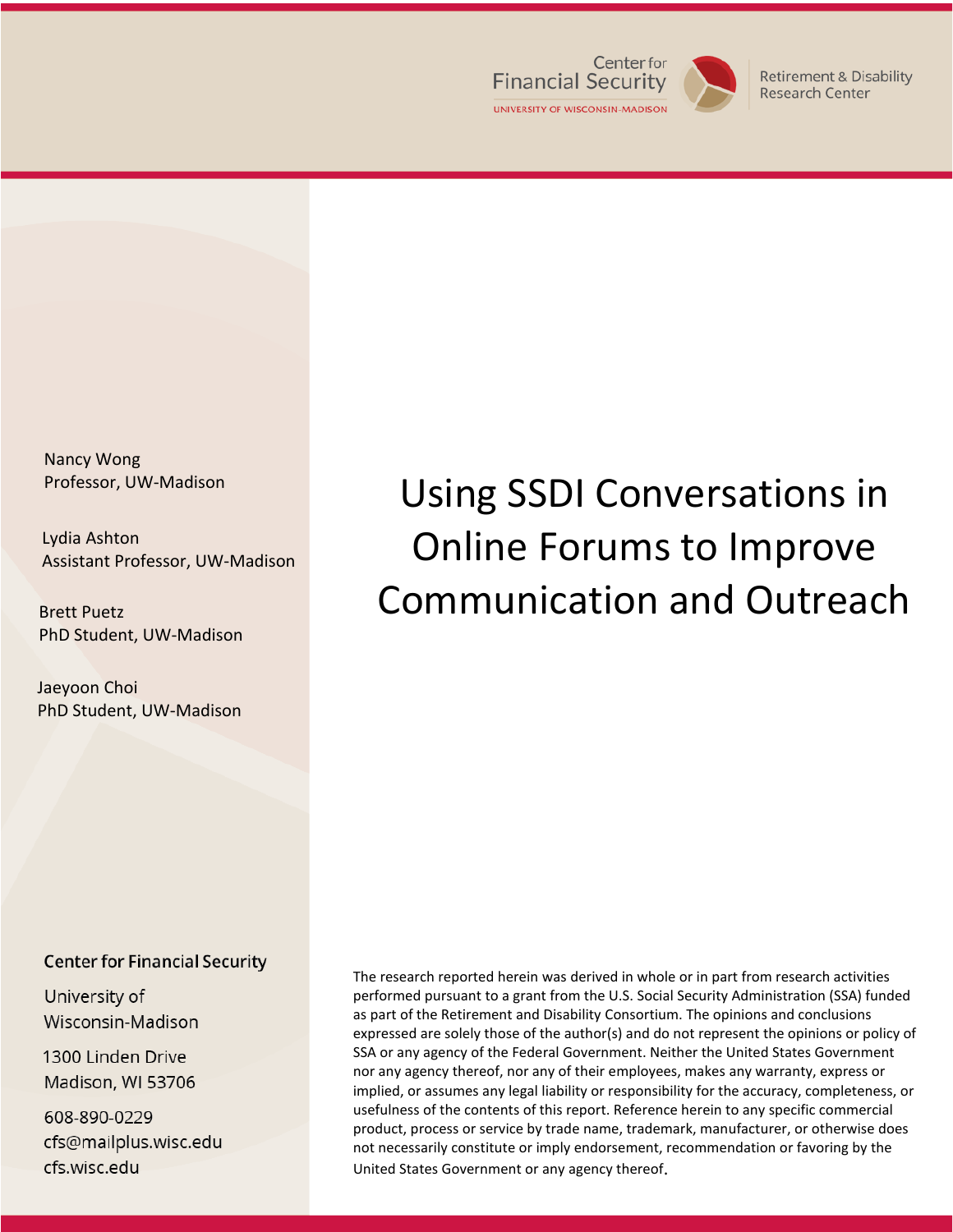## **Abstract**

Text analysis of data collected from online forum conversations, a form of user-generated content (UGC), reveals that Social Security Disability Insurance (SSDI) applicants and recipients, the "customers," share concerns and confusion about the application and appeal process rules and policies. Extant research suggests that confusions about how SSDI rules are interpreted and applied significantly contribute to high SSDI rejection and appeal rates. This study attempts to provide insights into designing effective communication strategies to reduce confusion and improve customer service experiences and welfare.

Given the size of the data, we first use unsupervised machine learning algorithms to derive topics and model them using epistemic network analysis (ENA) via conversational connections. The resulting ENA provides insights on the structural relationships between different issues surrounding SSDI (e.g., struggles the applicants faced in communicating with and obtaining information from SSA). Taking advantage of the longitudinal nature of the data, we also model trajectory ENAs to investigate how these issues evolve against the backdrop of environmental and policy changes.

To provide deeper contextual value through human judgment, we use the derived topics as seed words in nCoder (an automated classifier). The resulting codes can be used in different applications, from analyzing the efficacy of existing policy to providing practical policy recommendations.

Keywords: SSDI, Online Forums, Text Analysis, Social Support

JEL Codes: **H530** National Government Expenditures and Welfare Programs - Disability Insurance, **H550** Social Security and Public Pensions, **J29** Other - Time Allocation, Work Behavior, and Employment Determination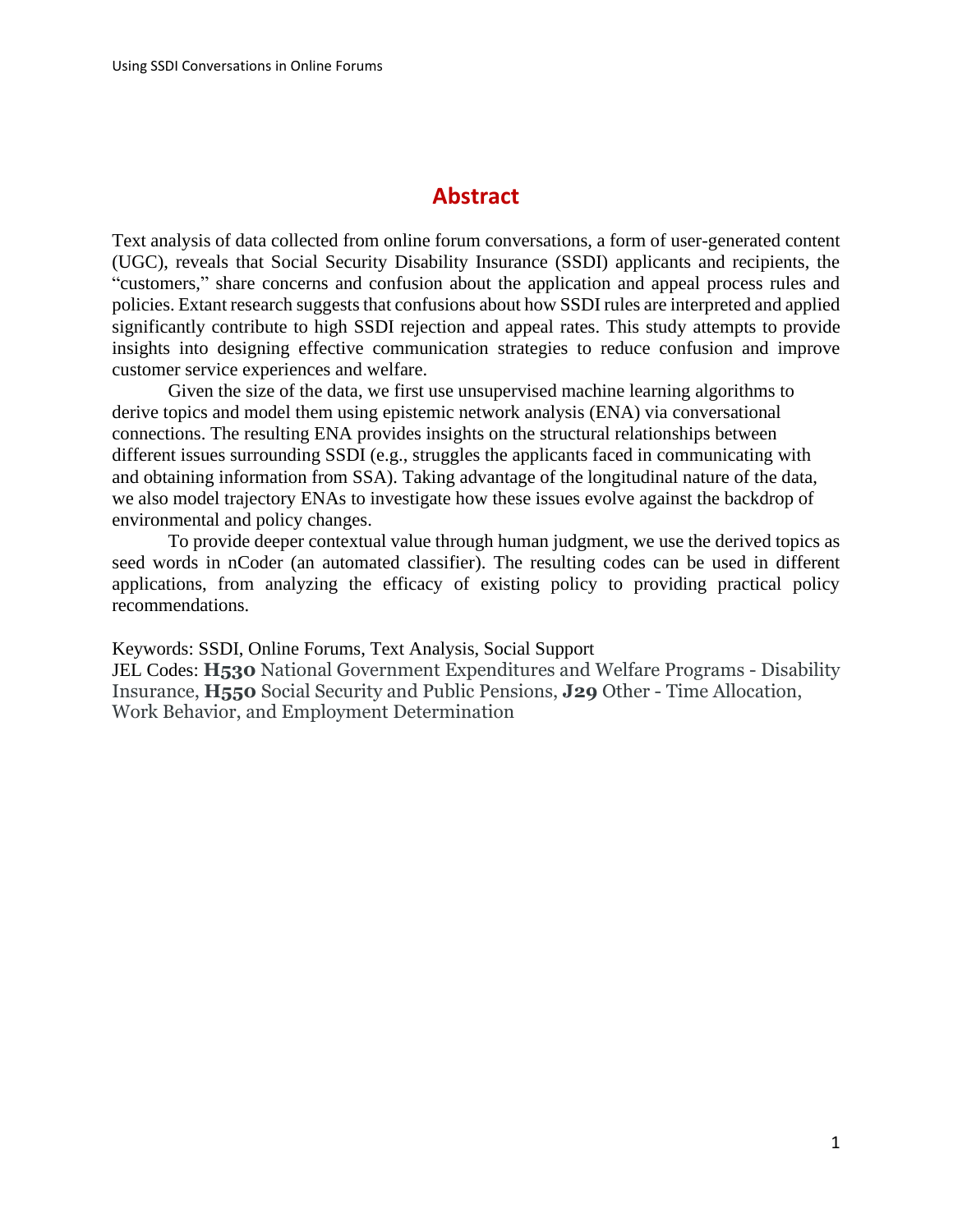## **1. Introduction**

The Social Security Disability Insurance (SSDI) program's application process can be complex and time-consuming. Approximately two-thirds of applicants have claims that are initially denied. These claims take an average of two years to be resolved, and nearly two-thirds are eventually awarded benefits (Autor et al. 2015; SSA Annual Statistical Supplement 2019). This high initial rate of denial and subsequent award on appeal suggests the existence of a knowledge gap between applicants and the Social Security Administration (SSA). The extended length of the process produces a strain on applicants by delaying access to benefits; additionally, this adds administrative burden and preventable costs on the SSA. We collected and analyzed a data set of conversations on online forums relating to SSDI to explore this potential knowledge gap.

The study's two primary objectives are to provide insights on effective communication strategies to reduce confusion and improve customer service experiences and welfare. First, the analysis identifies the major areas of confusion about SSA rules and decision criteria using a machine-learning hybrid approach to natural language processing (NLP) and text analytics, and second, to evaluate the impact of how and when SSA customers obtain such information on their interpretation of this information.

We first compare the conversation patterns between the initial application and appeal processes of applicants. We use a text analytics approach called epistemic network analysis (ENA) to model the discussions of individuals participating in online forums related to SSDI, focusing on the difference between conversations of initial applications and appealing one's denial. The results suggest that being denied and going through the appeals process has stronger connections with pain and medical conditions and providing sufficient medical evidence. We next explore the impact of iClaims and field office closures on the conversation patterns among applicants capitalizing on the longitudinal nature of our data (pre-iClaim: 2004—2008, post-iClaim: 2009— 2014). Results suggest that conversations shifted from focusing on questions surrounding medical evidence and suggestions (during the pre-iClaim period) to expressions of frustrations, mental health, and pain associated with medical evidence (during the post-iClaim period).

## **2. Literature Review**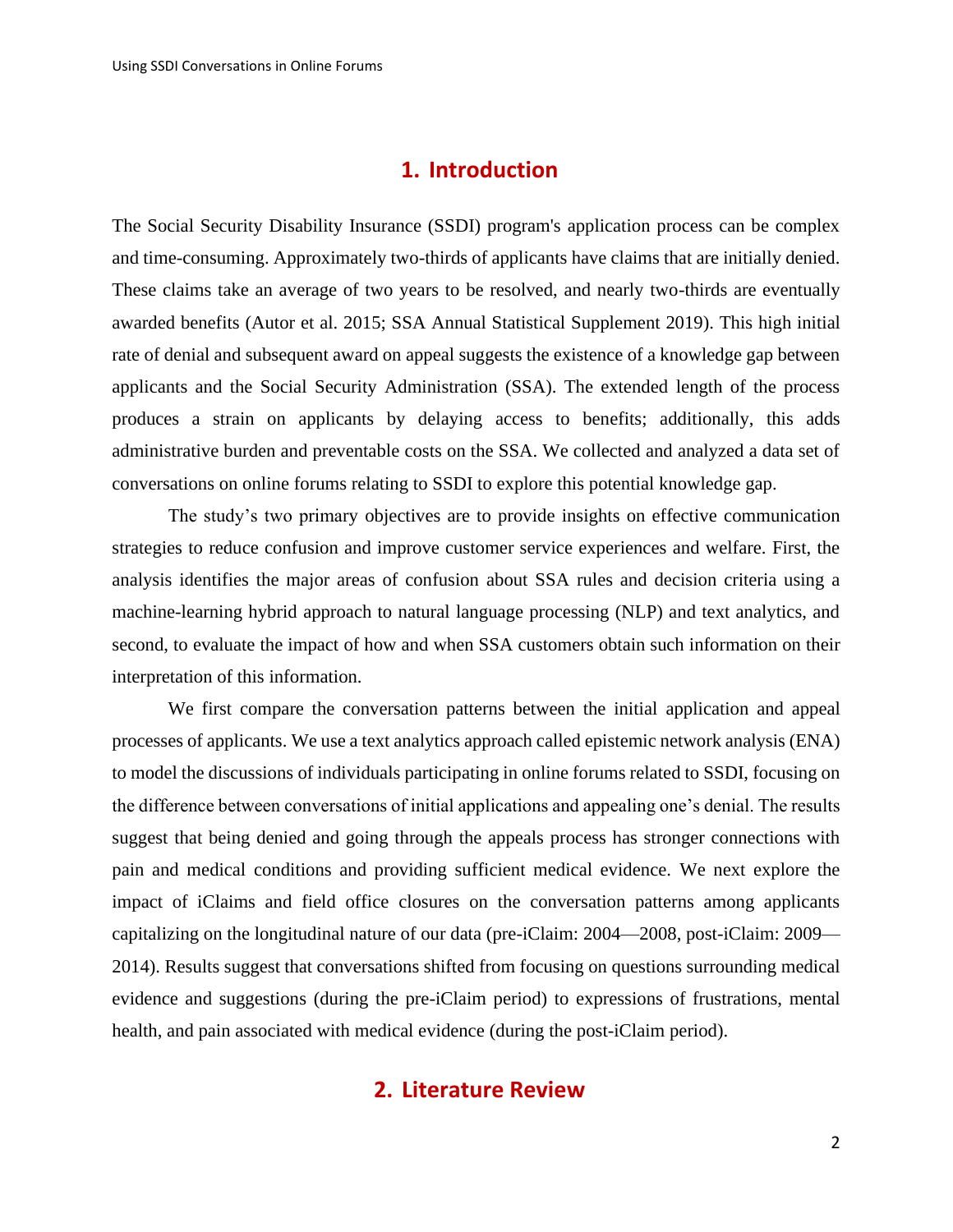SSDI is a social insurance program intended to cover long-term disruptions to employment due to disability. The two main requirements for being awarded benefits are having a sufficient work history and documentation of a qualifying medical condition. Exploring conversations on online forums will provide insight into the challenges faced by SSDI applicants. Prior research of online discussions relating to disability found participants derived benefits such as gaining information, ability to discuss diverse and "taboo" subjects, and help in problem-solving (Finn 1999). Online forums provide information to people having difficulty obtaining services due to disability, overcoming geographic barriers, or with limited socialization opportunities.

Despite the potential issue for self-selection, analyzing UGC from online forums provides an effective way of understanding customers' misinterpretations of information and needs that are not determined by the researchers but grounded in the customers' actual experiences [\(Timoshenko](#page-18-0)  [& Hauser 2019\)](#page-18-0). The self-selection nature of UGC can be an opportunity if the objective is to understand confusions and problems experienced in the application and appeal process, as customers are more likely to turn to such forums to seek help and share their experiences. The discussion threads in these forums will provide in-depth understanding of what information or advice is exchanged between applicants, forum contributors, and advisors (legal or medical). They provide real time progression of the application process and their eventual resolution. We can thus identify areas of confusion and the pathways of how these confusions were resolved.

#### **2.1 Understanding the knowledge gap.**

Research has shown that low levels of Social Security literacy, such as what people know about Social Security and their understanding about how the system works, significantly impact their choices and hence, their ability to receive full retirement benefits. In particular, factors such as age, income, and education significantly impact this knowledge gap and level of preparedness preventing applicants from leveraging resources available to them (Godtland et al. 2007; Yoong, Rabinovich and Wah 2015). Identifying specific areas of confusion and overcoming this knowledge gap will provide evidence for intervention pathways in communication and outreach efforts.

Jerit (2009) shows that differences in cognitive ability often lead to disparities in knowledge across low and high SES individuals. However, while expert opinions widen the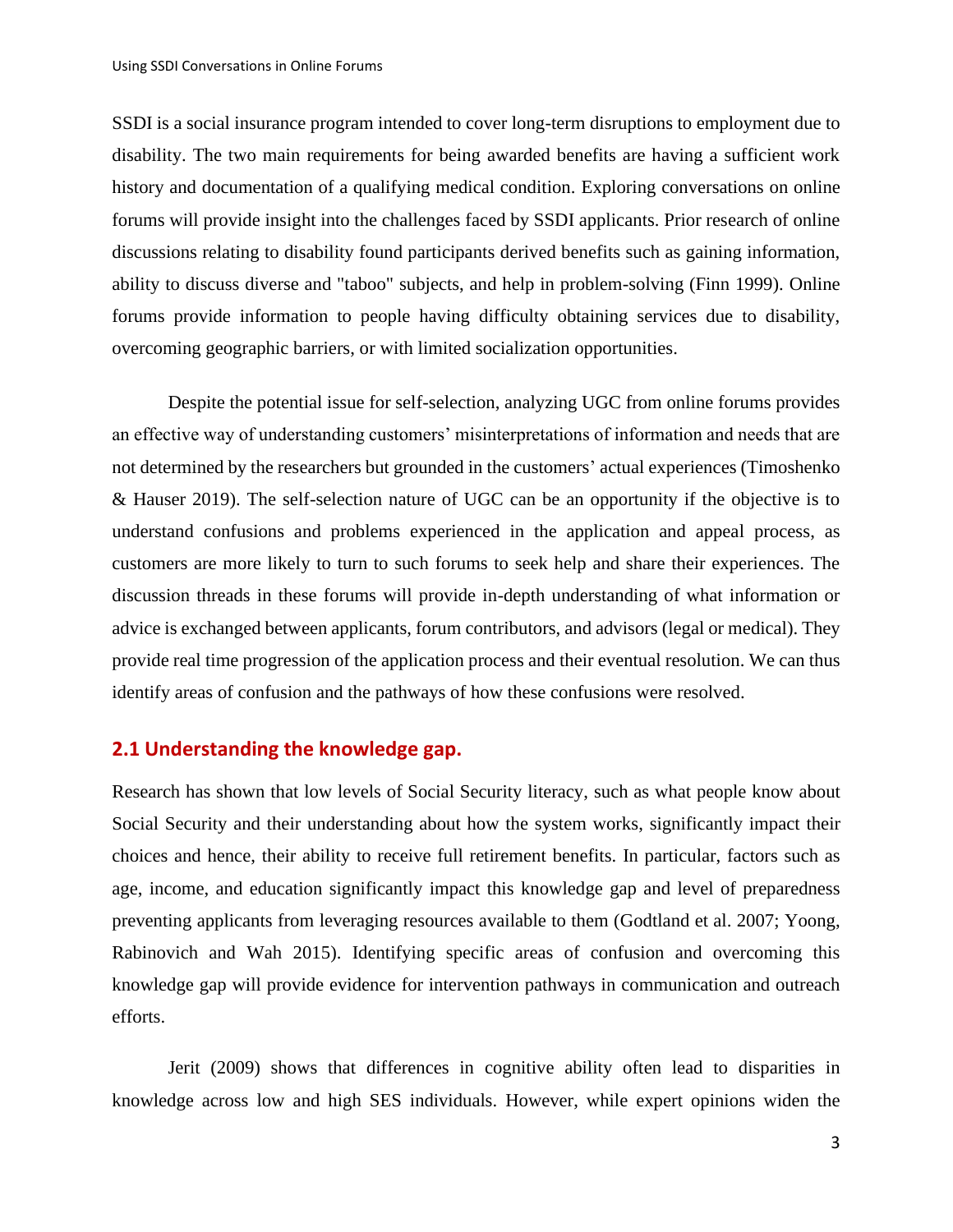knowledge gap on issues related to social security and Medicare, providing contextual information such as historical background, causes, and consequences of policies could narrow the knowledge gap between low and high education individuals (Jerit 2009). Therefore, it is critical to equip low SES individuals with the right contextual information to help them understand complex policy issues and enable them to negotiate the application process. It also provides the possibility of overcoming individual determinants of knowledge (e.g., education, income, age, race, and gender) with environmental determinants of knowledge (e.g., information on historical background and causes and consequences of policies). Analyzing online conversations surrounding SSDI applications could help identify where such knowledge gaps exist.

#### **2.2 Community of Support**

The socioemotional and task-oriented nature of the support shared in online forum conversations lends itself to our application of textual relationships and sentiment analysis to investigate discussions about problems and difficulties participants encounter in the application process for SSDI. Pharmaceutical companies have used similar applications, monitoring online forums for information related to patients' experiences of adverse drug reactions to reveal consumer reactions to new medications (Netzer et al. 2012). An analysis of relevant forums for the occurrences of specific words, such as "retirement," "PTSD," and "veteran," over time can reveal common and emerging trends and issues. Such observations could serve as a social listening post that can monitor applicants' ongoing discussions on the internet to extract and quantify user discussions to gain insight into the pinch points that lead to rejections and appeals and account for the bulk of applicants' frustrations.

## **3. Data and Methods**

The data used in the analysis was scraped from seven online discussion forums between 2004 and 2020 focusing on SSDI (Federal Soup, FreeAdvice, Hadit, MSWorld, NeuroTalk, Physical Evaluation Board, and SSDFacts). Next, we segmented the data by each post, resulting in a total of 141,728 posts contained in 19,987 unique threads written by 9,015 unique authors. Because these forums are open to applicants seeking help, each thread generally starts with a question from one user. Other users respond by sharing advice or personal experiences and providing explanations or references to alternative resources or even emotional support.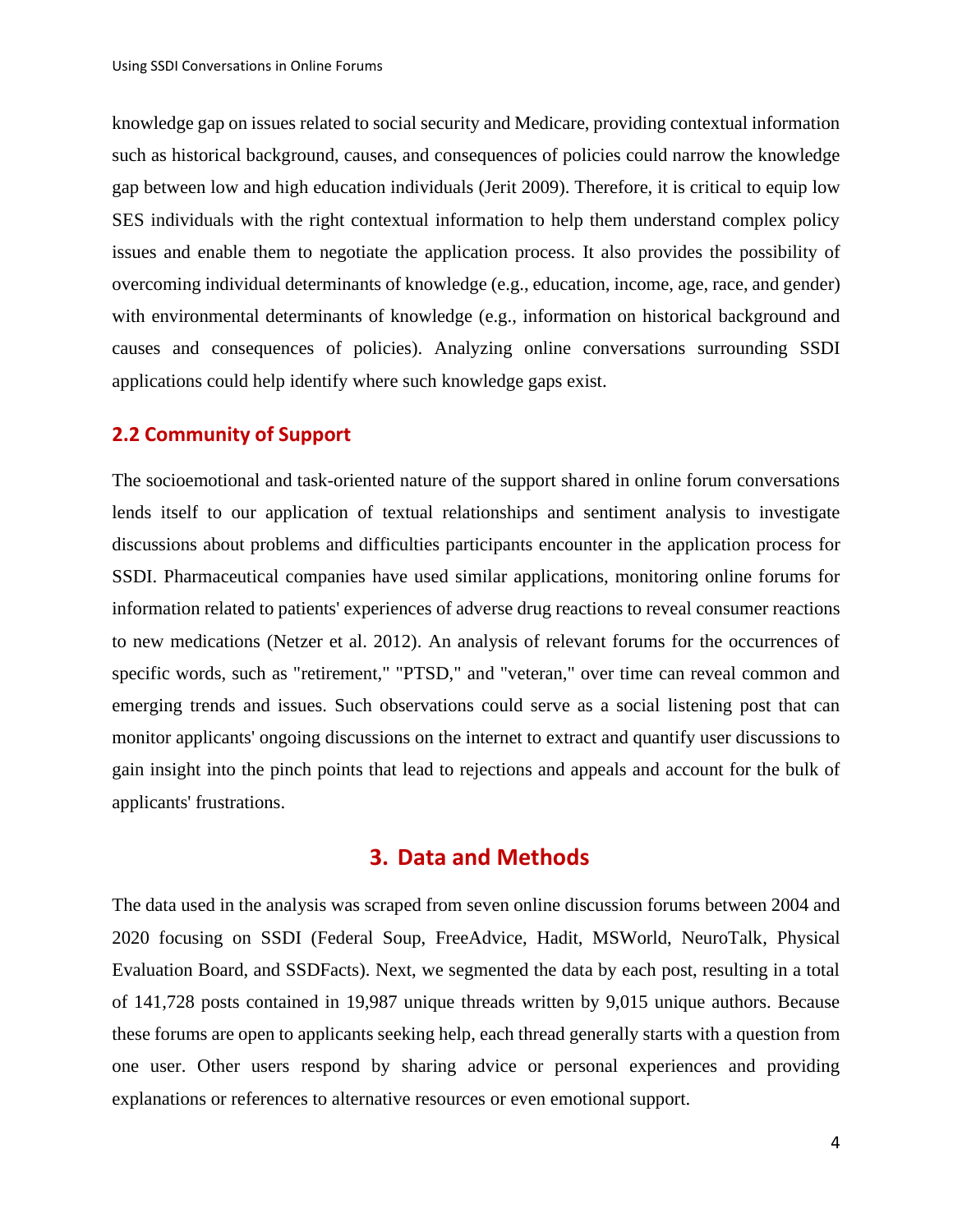We first used topic modeling, an unsupervised machine learning technique, that is, without predefined tags or training data previously classified by humans, that automatically analyzes text data to determine cluster words and discover abstract topics in a collection of documents, such as our UGC which is a collection of posts. The two most popular topic modeling algorithms are Non-Negative Matrix Factorization (NMF), which uses a linear-algebra based algorithm that performs dimensionality reduction and clustering simultaneously, and Latent Dirichlet Allocation (LDA), which uses a probabilistic approach. We derive topics using both of these algorithms. We find that terms included in the NMF are more contextually meaningful, more consistent with recent findings, and provide more coherent topics (O'Callaghan et al. 2015).

The emergent nature of the discussion topics means that we let the data "speak for itself" and choose a "cut-off" point based on the maximum topic coherence derived between two independent methods (LDA and NMF). Although the study's original intent was in exploring concerns or confusions related to policies on Windfall Elimination Provision (WEP), Government Pension Offset (GPO), the burden of Continuing Disability Reviews (CDRs), and effects of COVID-19 on SSDI. However, the first three topics have little or no mentions in these conversations. WEP is mentioned in only 242 (0.17 percent), and GPO is mentioned in only 20 (0.01 percent), out of 141,728 posts total. Discussions on COVID-19 only occurred toward the end of the data collection period. It would be more appropriate to isolate COVID-19 related conversations as a separate analysis in the future.

The topics derived from machine learning algorithm are next used as seed words in a supervised machine learning algorithm (nCoder) to identify codes for the associative network analysis. Next, we used Epistemic Network Analysis or ENA which extracts the meaningful features in the data operationalized as patterns of connections between codes within conversations (Shaffer 2017). ENA is well-suited to analyzing the data set of SSDI related conversations. It contains a rich array of experiences, and the large nature of this data set precludes manual analysis. We combine ENA with nCoder, a tool that makes it feasible for researchers to efficiently conduct qualitative analysis and transform a large amount of raw data into meaningful information using human judgment.

Shaffer (2013) developed ENA to model theories of cognition, discourse, and culture. However, researchers can apply the same method to different questions by modeling how groups of people frame, investigate, and solve complex problems. Our data fit the three assumptions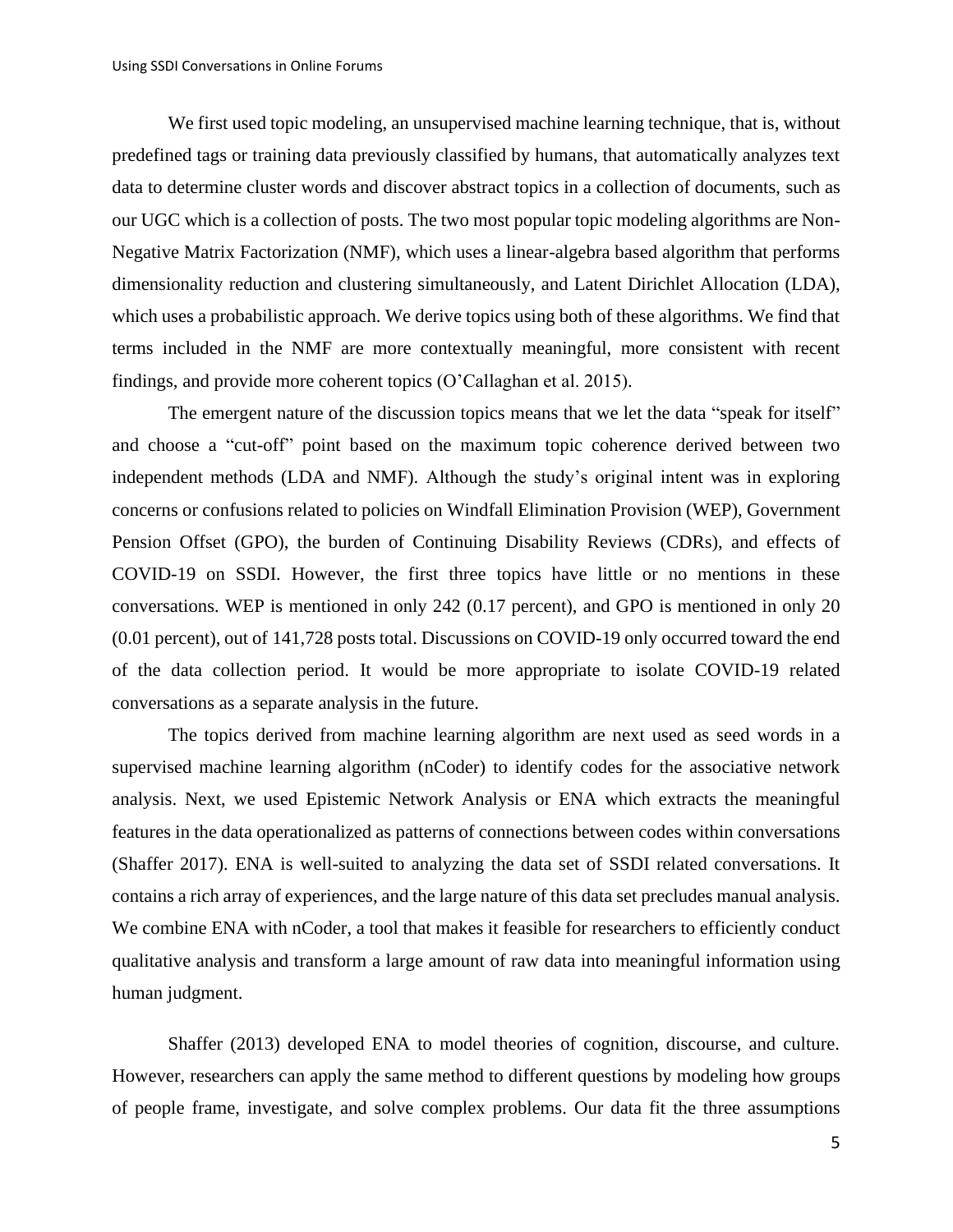necessary to apply ENA: (1) topics are meaningful features that can be systematically identified; (2) conversation threads provide a local structure; and (3) topics are connected to one another within threads (Shaffer and Ruis 2017). Therefore, ENA can model the organized knowledge in SSDI online forums and capture the relationships among topics by quantifying their co-currency within threads. The resulting networks can be analyzed by comparing them both visually and statistically.

We apply ENA to our data using the R package rENA (Marquart et al. 2019).<sup>1</sup> The ENA algorithm constructs a network model for each topic in the data by connecting it to topics within the recent temporal context. Our model defines the recent temporal context as each post plus the three previous posts within a given thread. ENA aggregates the resulting networks using a binary summation in which the links for a given post reflect the co-occurrence of each pair of topics. To visualize the network nodes and connections, ENA uses singular value decomposition (SVD) to decompose the structure of the data into a set of uncorrelated components in a high-dimensional space.

[Fig. 1](#page-7-0) shows a visualization of the ENA network for the last year in our data, 2019. The nodes correspond to the topics, and edges reflect the relative frequency of co-occurrence, or connections, between two topics. The group mean network, which averages points for each group, is plotted as a solid square surrounded by a larger square denoting the confidence interval (mean plotted point). The meaning of each axis in a given ENA space can be constructed by intuitively evaluating the placement of nodes. The position of the nodes is kept identical across plots, which allows the comparison of networks using the group mean of networks.

 $1$  An R package is a collection of code, data and documentation that users of R, a computing language and environment, can use to conduct specific tasks.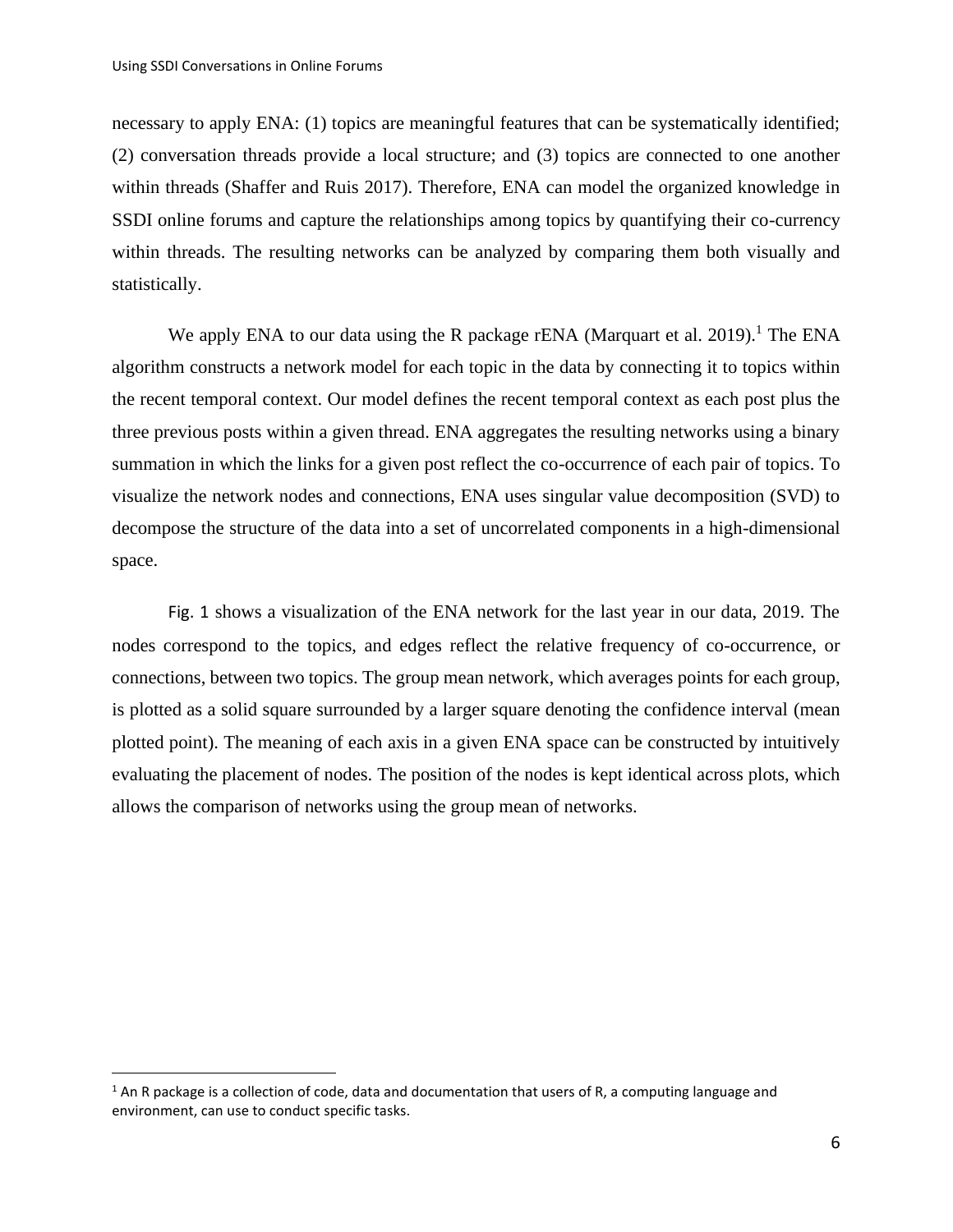

<span id="page-7-0"></span>**Fig. 1** Epistemic Network Visualization. The ENA network for 2019 shows a rich pattern of connections, however, the most prominent connections are between SSDI SSI Benefits, Appeals Process, and Medical records.

In general, moving from high to low along the y-axis indicates a shift from quality of life, SSDI and SSI benefits, and health insurance, Medicare, and Medicaid conversations toward conversations about the appeals process. Similarly, moving from right to left along the x-axis indicates a shift from general SSDI or SGA conversations toward conversations focused on disability retirement.

## **4. Results**

#### **4.1. Analysis 1: Comparison Between Application and Appeals Process**

We segmented posts by sentence and coded them using the automated classifier nCoder (see [Table](#page-8-0)  [1\)](#page-8-0). All codes had Cohen's  $κ > 0.90$  and Shaffer's  $ρ$  (0.90) < 0.05 between a human rater and nCoder. This means that we achieve a statistically significant level of reliability between a human rater and their conceptual judgments and the automated classifiers. In other words, the measure of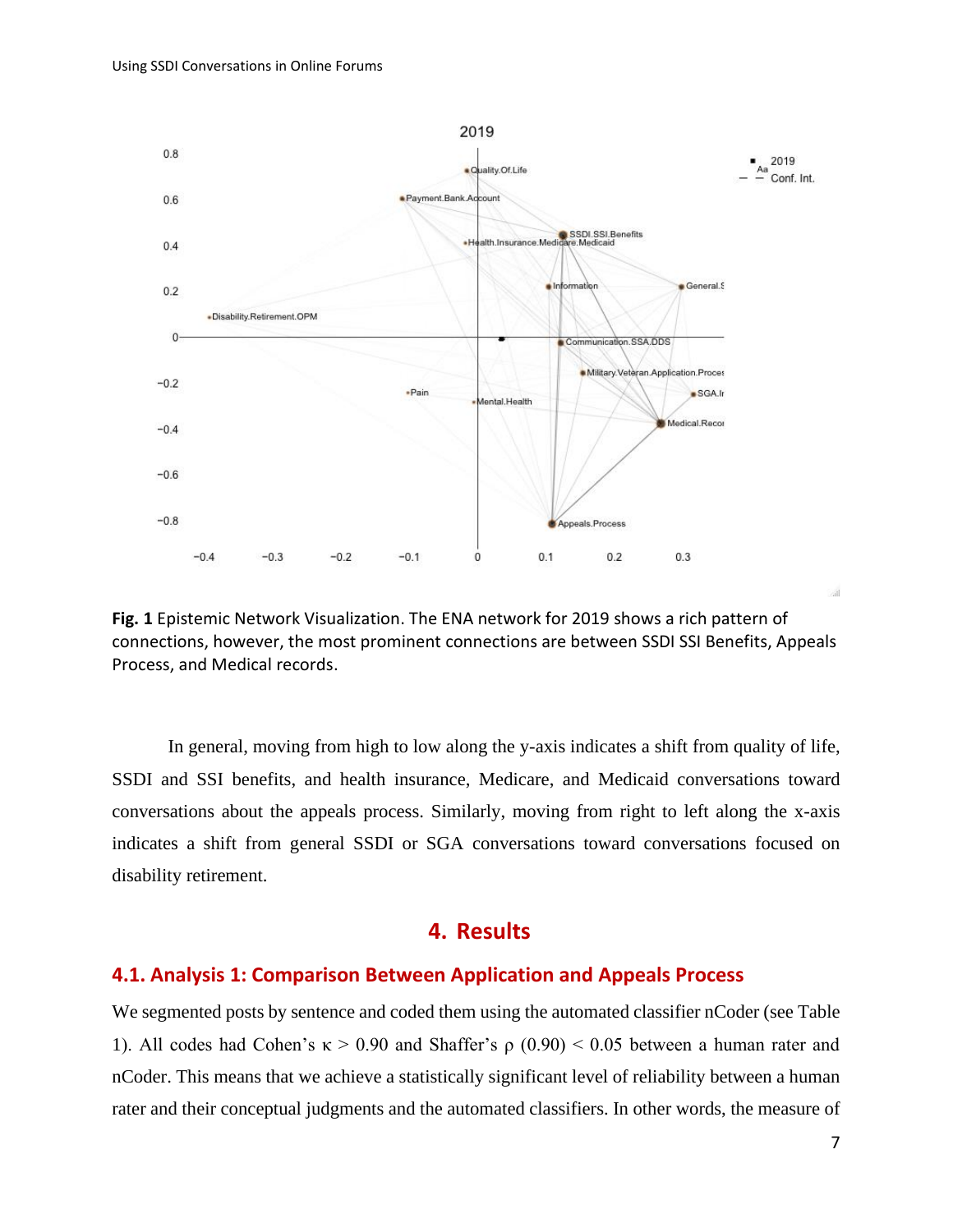agreement for all codes between the human and nCoder were  $\kappa > 0.90$ , indicating a very high level of agreement with Shaffer's  $\rho$  (0.90) < 0.05 meaning that agreement generalizes to the whole dataset. We define conversations at the thread level and use infinite stanzas because of the permanence of existing posts within a thread. A robustness check using a large moving stanza was qualitatively similar to using the infinite stanza. We classified conversations as relating to initial application or denial appeals based on the more frequent code.

<span id="page-8-0"></span>

| Name                             | Definition                                                                                          | Example                                                                                                    |
|----------------------------------|-----------------------------------------------------------------------------------------------------|------------------------------------------------------------------------------------------------------------|
| <b>DENIAL APPEALS</b>            | Refers to SSDI<br>application denial or<br>traversing the appeals<br>process                        | It was her lawyer that placed<br>the paperwork in for her for<br>the Reconsideration                       |
| <b>INITIAL APPLICATION</b>       | Refers to a new<br>application; Code is<br>mutually exclusive with<br><b>DENIAL APPEALS</b>         | My father applied for Social<br>Security disability benefits<br>back in June of this year.                 |
| <b>MEDICAL EVIDENCE</b>          | Refers to<br>documentation and<br>records needed to<br>justify the qualifying<br>medical condition  | Have you looked at your<br>medical records to see what<br>kinds of things your doctors<br>are documenting? |
| <b>MENTAL HEALTH</b>             | Refers to mental health<br>conditions; this may<br>refer to listings in the<br><b>SSA Blue Book</b> | I suffer from Major<br>Depression and anxiety now,<br>since my accident that has<br>changed my life.       |
| NEUROLOGICAL<br><b>CONDITION</b> | Refers to neurological<br>conditions; this may<br>refer to listings in the<br><b>SSA Blue Book</b>  | My husband [was] diagnosed<br>with Monomelic Amyotrophy<br>recently.                                       |
| PAIN                             | Refers to the feeling of<br>pain and descriptions of<br>related sensations                          | I can sit for an hour or so<br>before my hips, shoulder<br>and elbows start to hurt<br>from arthritis      |

**Table 1 SSDI forum-derived codes**

Conversations classified under denial appeals exhibit stronger connections between pain, mental health, and medical evidence, while initial application discussions have more connections between neurological condition and medical evidence.

For example, **Error! Reference source not found.** illustrates these connections where User one talks about their denial and their documentation of medical conditions. Another theme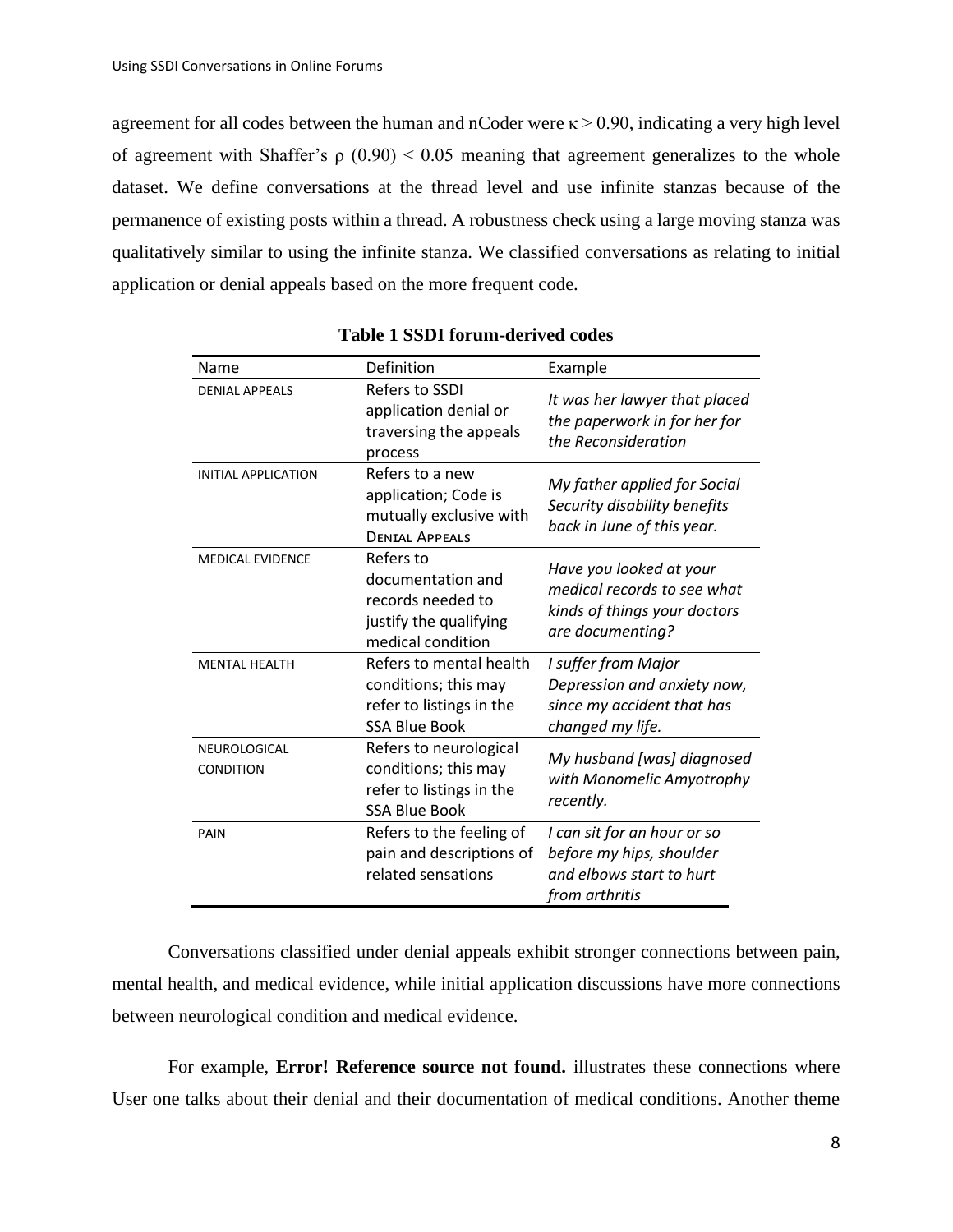of the data is the centrality of medical evidence to prove one's condition, as seen in the excerpt when User one talks about including every medical issue they have, and User two responding with advice to only include evidence relevant to the SSA's determination criteria.

**Table 2 Qualitative Example relating to DENIAL APPEALS**

| User   | Excerpt                                                                                                                                                                                                                                                                                                                                                                  |  |
|--------|--------------------------------------------------------------------------------------------------------------------------------------------------------------------------------------------------------------------------------------------------------------------------------------------------------------------------------------------------------------------------|--|
| User 1 | Well in the denial letter [DENIAL APPEALS] this is what they wrote: "The<br>medical evidence [MEDICAL EVIDENCE] shows that you have CFS, CTS, asthma,<br>joint pain [PAIN], memory loss, and visual loss" I wrote in all of my<br>conditions, symptoms and pains, aches [PAIN] and problems  down the side<br>of the application [INITIAL APPLICATION] to get it all in. |  |
| User 2 | The bluebook will give you some idea of what SSA considers to be disabling.<br>Having looked at your recent post, what I would suggest is that you get your<br>neurosurgeon and rheumatologist to write a letter, preferably in your<br>medical records [MEDICAL EVIDENCE], stating your Residual Functional<br>Capacity.                                                |  |

The conversation type mean plotted points (see subtraction plot in [Fig. 2\)](#page-10-0) have a statistically significant difference. A two-sample t test assuming unequal variance of the ycoordinate values showed the INITIAL APPLICATION network (mean  $= 0.10$ , SD  $= 0.78$ , N  $=$ 296) was statistically significantly different at the alpha = 0.05 level from the DENIAL APPEALS network (mean = -0.06, SD = 0.75, N = 502; t(597.38) = 2.80, p = 0.01, Cohen's d = 0.21). This means that we found a statistically significant difference in the discourse patterns between the INITIAL APPLICATION threads compared to the DENIAL APPEALS threads.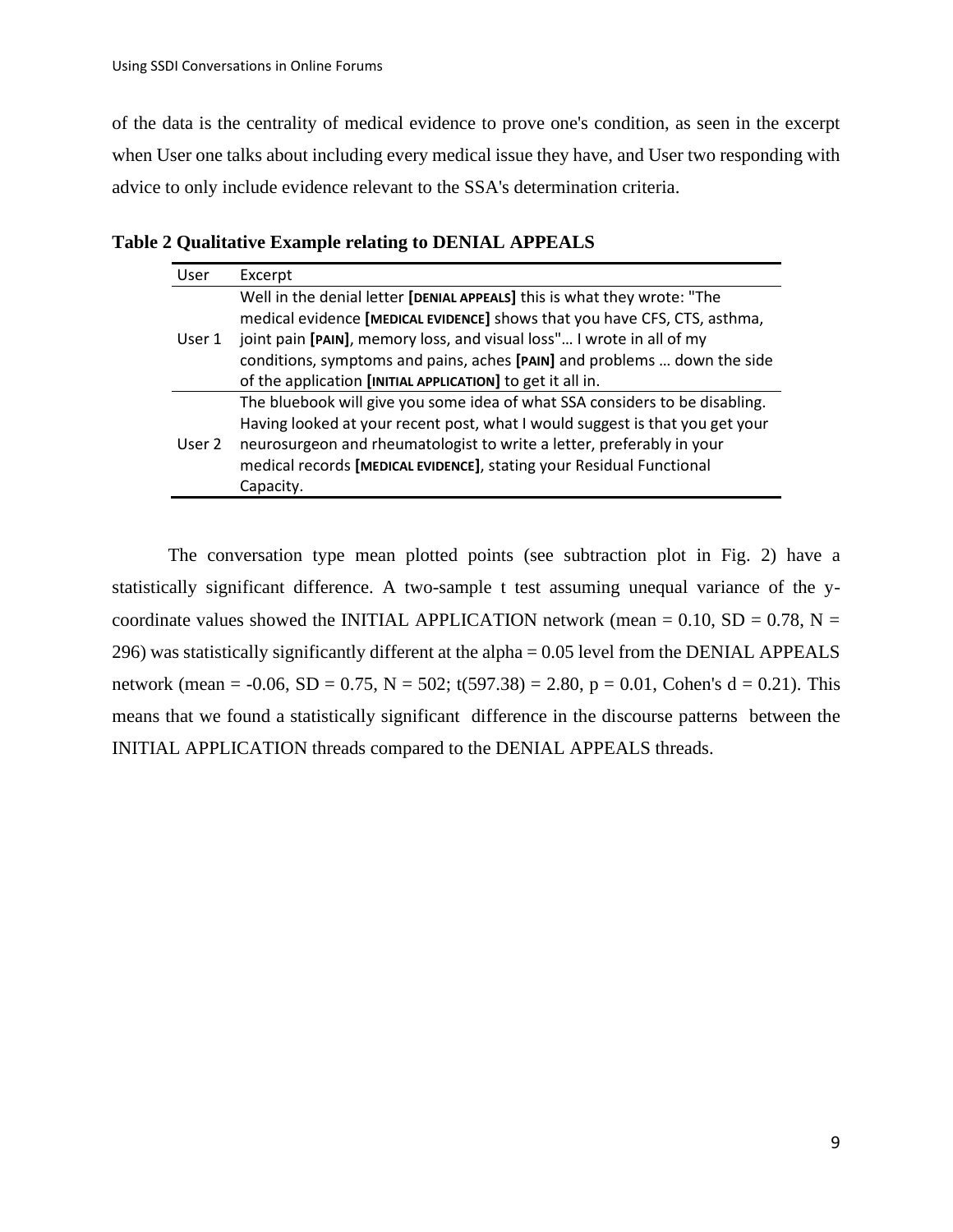

<span id="page-10-0"></span>**Fig. 2** ENA subtraction graph comparing the differences between INITIAL APPLICATION (blue) and DENIAL APPEALS (purple) classified conversations. INITIAL APPLICATION networks shows strong connections between the neurological condition node and medical evidence, while the INITIAL APPLICATION network shows strong connections between medical evidence, pain, and mental health nodes. Squares are group means; the dashed boxes are 95% confidence intervals (t-distribution).

These study results show systematic differences in conversations between filing an initial application and discussing denial appeals. Conversations containing initial application make stronger connections between neurological condition and medical evidence. In contrast, denial appeals make stronger connections among pain, mental health, and medical evidence. The increased connections between initial application and neurological condition suggest it is relatively easier to document the impacts of one's medical condition.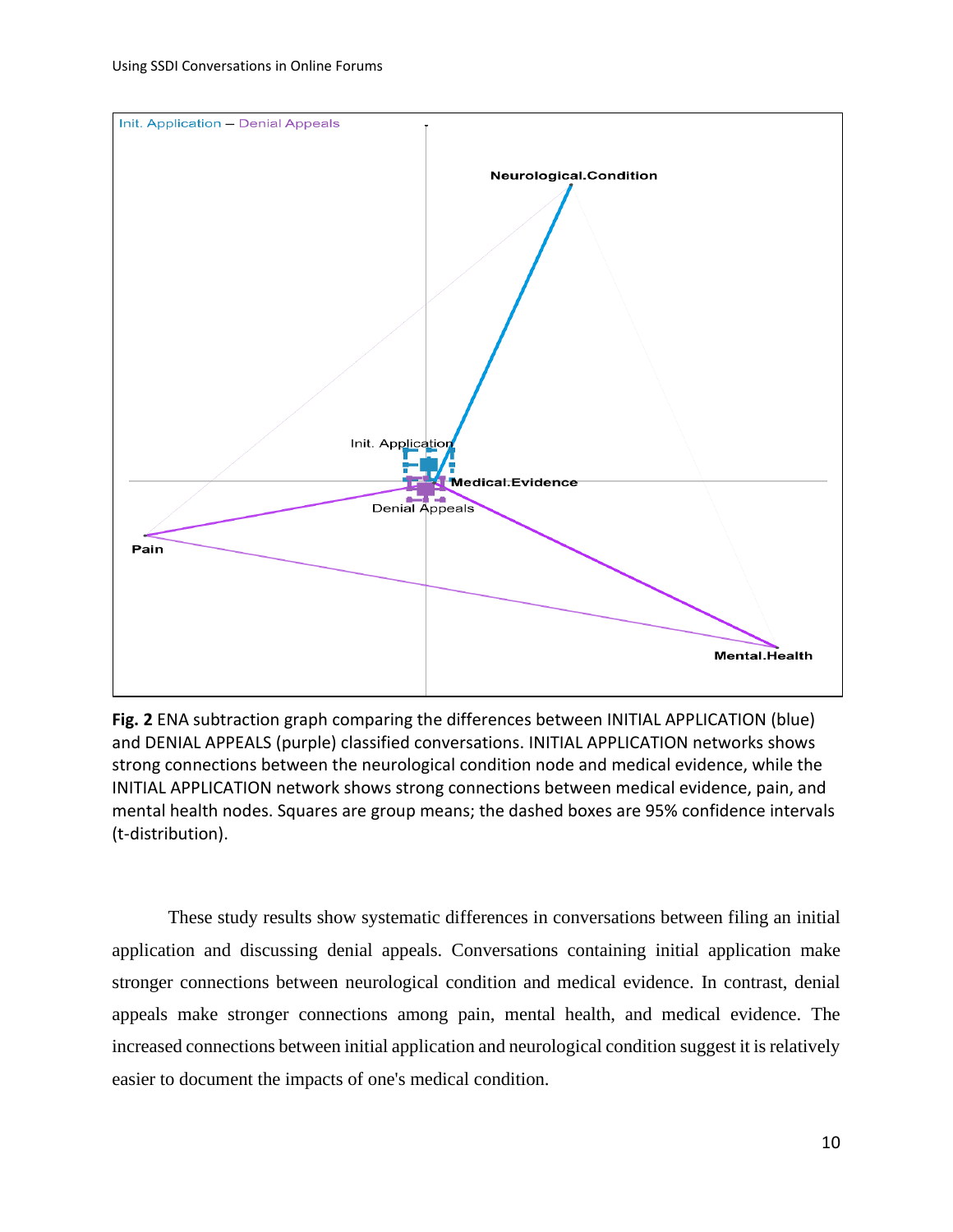## **4. 2. Analysis 2: Introduction of iClaims and Field Offices Closures**

In December 2008, the Social Security Administration (SSA) launched iClaim, an improved version of the online application system, intending to reduce application completion time, allowing third parties to access and submit applications, and facilitating access to application status. Foote et al., 2019 estimate that iClaim accounted for 7.5 percent of the 24 percent increase in SSDI applications nationwide from 2008 to 2011. However, it is unclear whether iClaim has streamlined the complex processes and alleviated the applicants' difficulties. To understand the challenges that SSDI applicants face regarding the iClaim program and how they communicate about them, we analyze and compare the discourse patterns in online discussion forums on SSDI during the preand post-iClaim periods.

To code the dataset, we first conducted a grounded analysis of the posts to find meaningful elements of the forum discourse, resulting in six codes (see **Error! Reference source not found.**"). Then we developed an automated coding scheme with regular expression matching.

| <b>Name</b>                                                              | <b>Definition</b>                                                                           | <b>Example</b>                                                                                                                                             |  |
|--------------------------------------------------------------------------|---------------------------------------------------------------------------------------------|------------------------------------------------------------------------------------------------------------------------------------------------------------|--|
| <b>SUGGESTION</b><br>Suggesting the next possible<br>steps or solutions. |                                                                                             | " go to a disability lawyer first before<br>going to your doctor and gathering any<br>further medical documentation."                                      |  |
| <b>RESOURCE</b>                                                          | Referring to the external<br>resources such as policy<br>documents and helpful<br>websites. | "The website of the OPM is<br>http://www.opm.gov/"                                                                                                         |  |
| <b>QUESTION</b>                                                          | Asking questions or seeking<br>information from other<br>users.                             | "Do you have performance deficiencies<br>because of your condition? "                                                                                      |  |
| <b>FRUSTRATION</b>                                                       | <b>Expressing negative</b><br>emotions, mainly<br>frustration.                              | "After being injured for three years, I am<br>exhausted by all this."                                                                                      |  |
| POSITIVE EMOTION<br><b>Expressing positive</b><br>emotions.              |                                                                                             | "So glad that I listened and filed for<br>reconsideration and took on a proactive<br>role in making sure that I had everything<br>I needed and then some." |  |
| <b>COMMUNICATION</b>                                                     | Referring to communication<br>with SSA, from contacting a                                   | "I called local SSA last week & set up an<br>appt via phone to make an application<br>for them."                                                           |  |

## **Table 3 Codes from SSDI forums**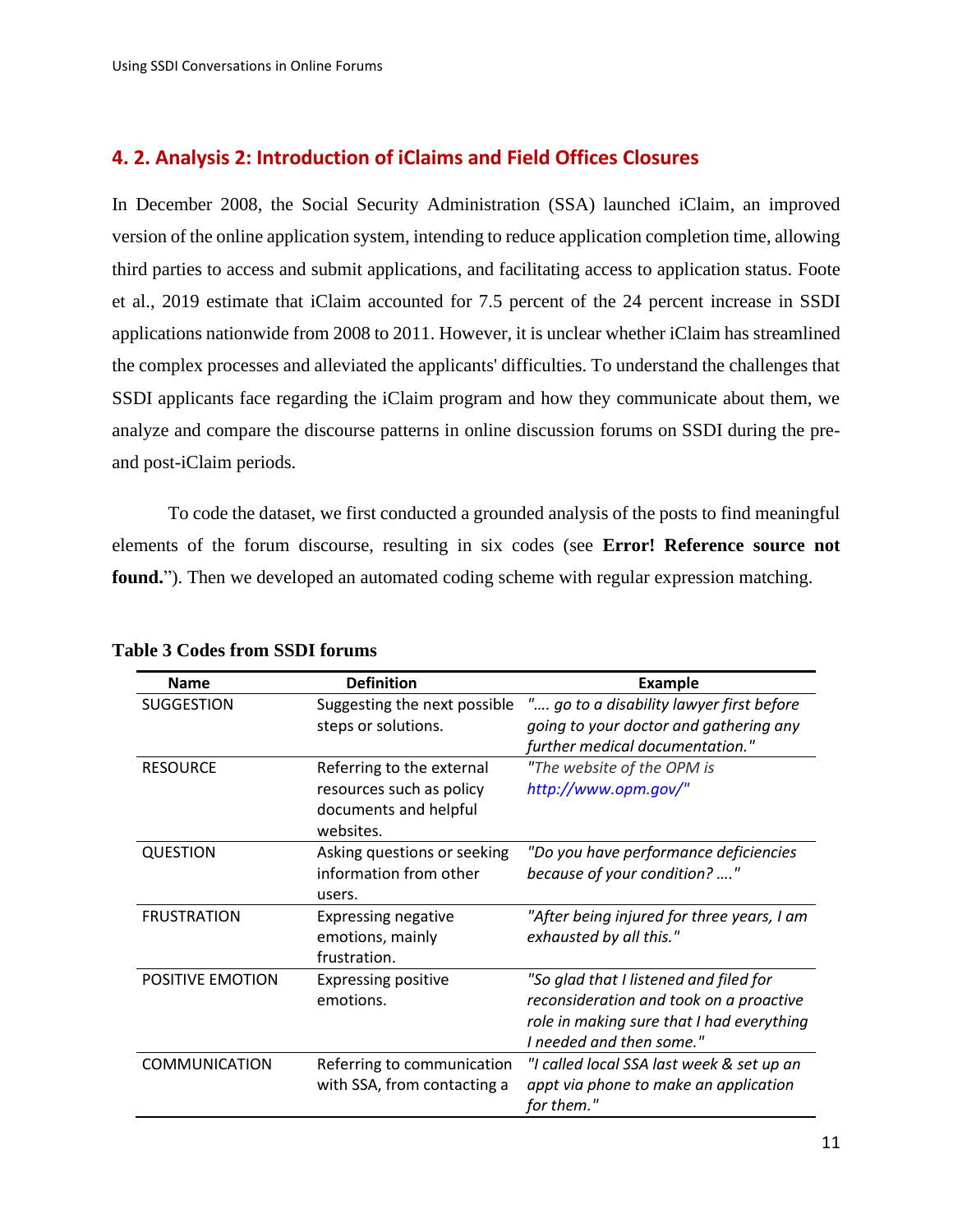## local office to submitting an application online.

We use Epistemic Network Analysis to analyze the users' discourse in collaborative discussion forums. Because we are interested in investigating how individuals expressed their thoughts, we model the co-occurrences only within each post. We define pre-iClaim posts as those written between May 2004 and November 2008 and post-iClaim posts as those written between December 2008 and September 2014, the end of the Fiscal Year (FY) 2014. We excluded the period from October 2014 onward because the number of applications filed through the internet remained virtually unchanged until April 2020, the start of the COVID-19 pandemic. As a result, there were 5,999 Pre-iClaim posts and 82,929 Post-iClaim posts.

Table 4 illustrates a representative pattern of discourse in the Pre-iClaim and Post-iClaim periods. During the Pre-iClaim period, user *BL* first asked many questions to understand the post initiator's situation more clearly. Then, *BL* suggested some possible solutions (e.g., "follow the reconsideration") to solve the post initiator's problems. On the other hand, during the Post-iClaim period, user *bluerinse103* had an issue with their SSA online account, which led them to call the SSA and learn that they may need to drive a long distance to visit their field office, which causes them a lot of stress. The latter illustrates a situation in which the online application system, which was intended to ease the applicants' burden, causes the applicant feelings of frustration.

| Period      | User         | <b>Post</b>                                           |
|-------------|--------------|-------------------------------------------------------|
| Pre-iClaim  | BL           | I think while your concerns are valid, you are        |
|             |              | overreacting at this point. Did you file the          |
|             |              | reconsideration?  Have you called your Local Office   |
|             |              | to speak to someone there? Is it possible for you     |
|             |              | [QUESTION] to visit your Local Office to speak with   |
|             |              | someone in person?  Just make sure you follow the     |
|             |              | reconsideration [SUGGESTION].                         |
| Post-iClaim | bluerinse103 | following their instructions to try again on Monday   |
|             |              | to give their system a chance to update the new       |
|             |              | information, I got the same message. So I called them |
|             |              | [COMMUNICATION] again and explained everything        |
|             |              | So they verified all of my information and told me    |
|             |              | that  I should try again [SUGGESTION], and then if it |
|             |              | didn't work then, I would probably need to visit      |

**Table 4 Excerpts of a post written during the Pre-iClaim and Post-iClaim periods**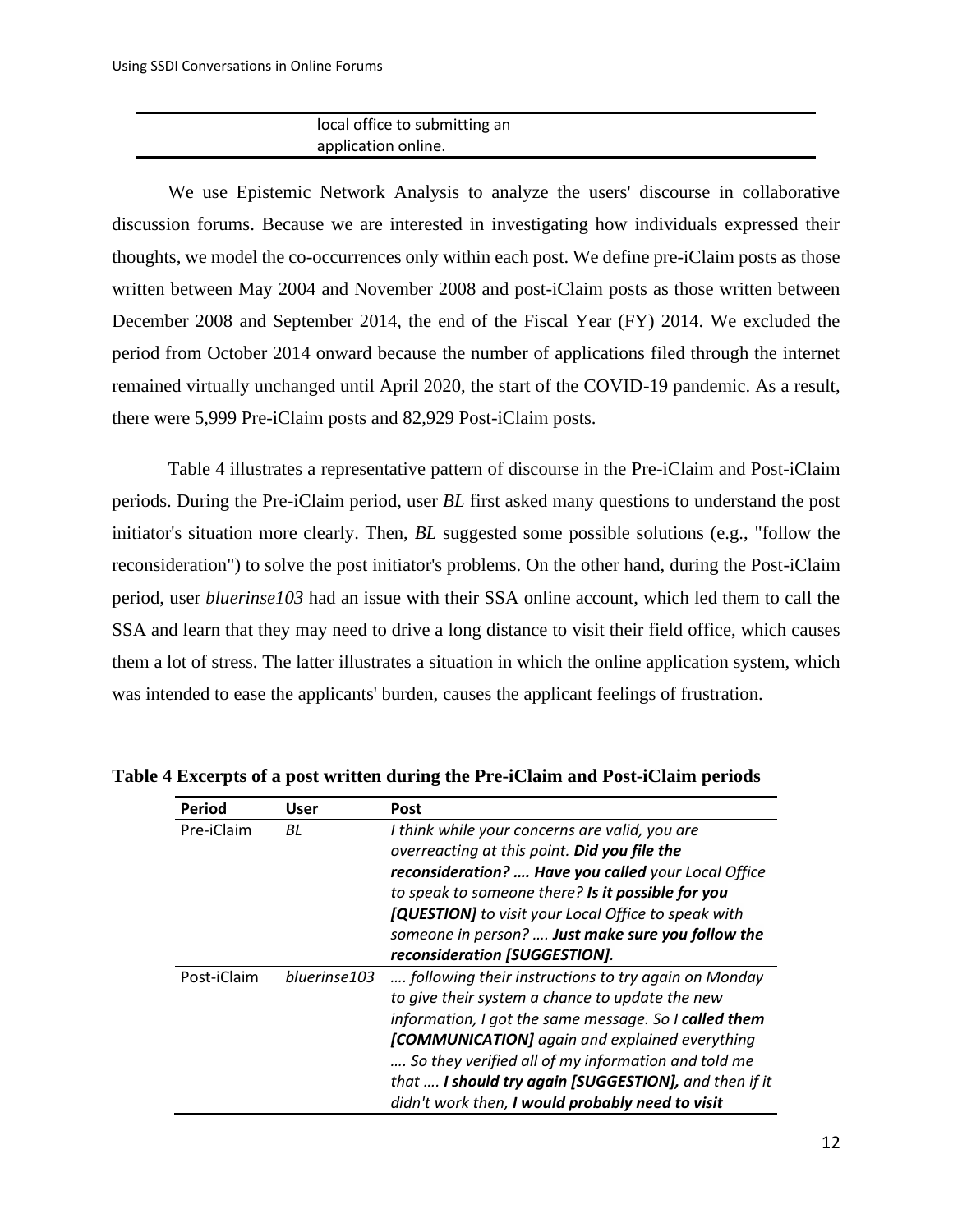*[SUGGESTION] my local office. I was so hopeful and relieved [POSITIVEEMOTION] over the weekend, and now I have to deal with the prospect of driving a long distance … but this is just so frustrating [FRUSTRATION]*

The mean plotted points for the posts written during Pre-iClaim and Post-iClaim in [Fig. 3](#page-13-0) suggest that the two groups are different in terms of their positions on the x-axis. A two sample ttest assuming unequal variance of the x-coordinate showed that Pre-iClaim group (mean= -0.21, SD= 2.91, N=5999) was statistically significantly different at the alpha 0.05 level from Post-iClaim group (mean= 0.04, SD=2.55, N=82929; t(6683.3)= -6.6802, p=2.579e-11, Cohen's d= 0.09). This means that there was a statistically significant difference in the discourse patterns between the PreiClaim posts compared to the Post-iClaim posts.



<span id="page-13-0"></span>**Fig. 3** ENA subtraction graph comparing the differences between Pre-iClaim (blue) and postiClaim (red) classified conversations. The Pre-iClaim network shows strong connections between the Question and the Suggestion node, while the Post-iClaim network shows strong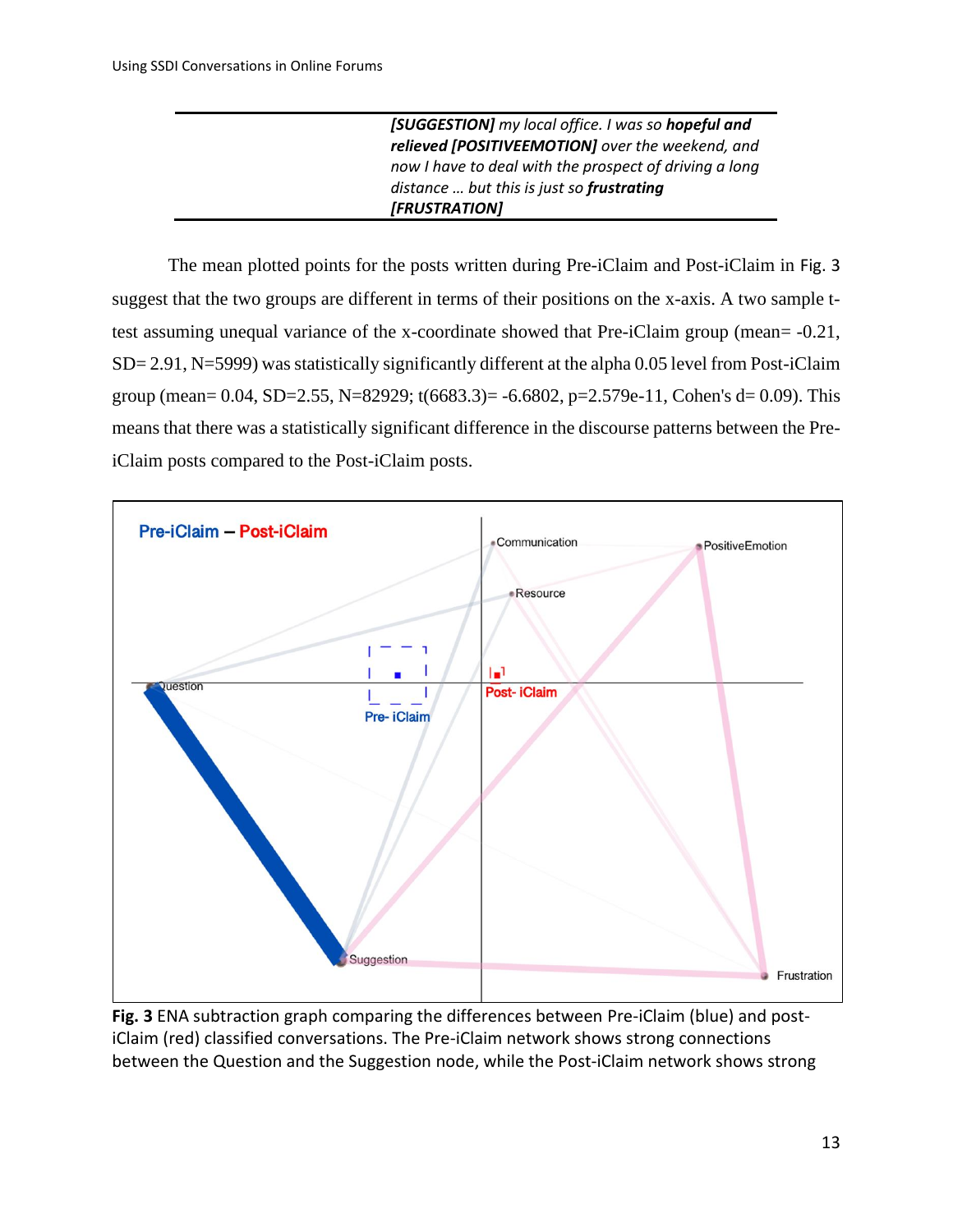connections between Suggestion and Frustration. Squares are group means; the dashed boxes are 95% confidence intervals (t-distribution).

The Pre-iClaim network plot shows a strong connection between QUESTION and SUGGESTION. In contrast, the Post-iClaim network plot shows a strong connection between SUGGESTION and FRUSTRATION. As the mean subtraction plot shows, Pre-iClaim posts tend to mention COMMUNICATIONS and RESOURCES in the context of interactional aspects. In contrast, Post-iClaim posts are more likely to mention COMMUNICATIONS and RESOURCES in the context of emotions.

This study shows how Pre-iClaim posts and Post-iClaim posts reveal different discourse patterns in online discussion forums on SSDI. When referring to communication with the SSA, the Pre-iClaim posts focus more on the interactional aspects, whereas Post-iClaim posts concentrate more on the emotional aspects (e.g., "Yes 4 years, I lost my house and was beyond frustrated" and "I'm about to have back surgery in 10 days and a lot of time has passed because I got discouraged and almost gave up"). The results suggest that applicants face particular challenges when using iClaim that put an emotional strain on them. For example, applicants may expect that using iClaim would eliminate the effort of visiting the field office but end up having to call or visit their field office anyway after encountering some difficulties with the online application system may experience feelings of frustration. Future studies could further examine why and how iClaim could be putting pressure on SSDI applicants. For example, different state Disability Determination Services (DDS) have different technology infrastructures to access the Health Information Technology (HIT) for them to access the electronic medical records of the applicants in order to collect medical evidence in using the iClaim system (SSAB Roundtable on Medical Evidence Collection 2021). These technological disconnects (gaps) contribute to the significant delays (having to resort to mail and paper copies) and frustrations.

## **5. Discussion**

Findings from this study suggest that we can learn much from the socioemotional and task-oriented nature of support that is shared in online forum conversations. In Analysis 1, comparing discussion patterns between initial applications and those negotiating the appeals process indicates significant differences exist between the types of information exchanged. We find that denied applicants struggle to adequately document their underlying medical conditions with higher relation to pain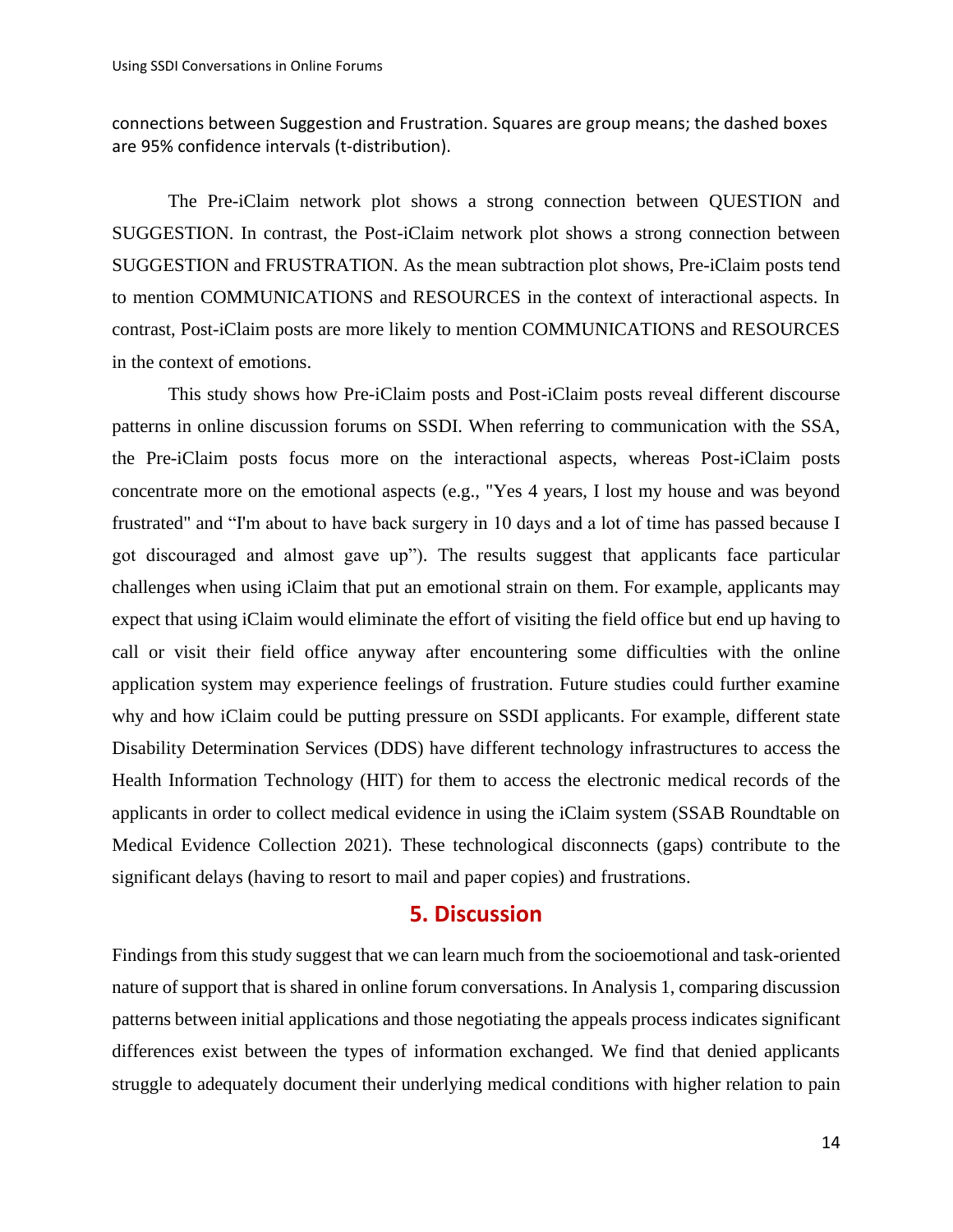and mental health. These conditions may be more difficult to document and justify due to a lack of a physical diagnosis. Additionally, the individual circumstances of such conditions may place a larger burden on an applicant to thoroughly document their condition. Therefore, individuals may not be fully cognizant of how important documentation is and the potential difficulty of documenting some conditions to provide the necessary medical evidence. Consequently, it may be imperative to give more explicit guidelines regarding the level of evidence and documentation, especially for conditions that may require differing proof. Changes like this could significantly impact the number of initially denied applicants but subsequently awarded benefits upon appeal the derived program efficiencies helping both the SSA and SSDI applicants. A possible extension of this work would be to explore the medical evidence code further. Currently, this code does not explain much variation along either axis due to its omnipresence. Therefore, useful information is likely to be observed from separating this code to examine different medical conditions and the type of medical evidence needed.

In Analysis 2, the comparison between pre-iClaim and post-iClaim conversations suggest that there is significant increase in negative emotions largely attributed to the burden of negotiating the application and the appeal process. The field office closures which iClaim could help support actually exacerbated the assistance that applicants needed for clarifications and assistance. The different levels of digital access further complicate the process for applicants in submissions and for collection of medical evidence to support their applications, consistent with our findings in Analysis 1. The current findings suggest specific steps of the application (i.e., functional report) and verification process (i.e., consultative examination) in the iClaim system requires significant technological support in each state's electronic records exchange (ERE) system with SSI.

The current findings suggest that the public policy sphere faces barriers to addressing societal challenges, including better serving people who most need support, particularly people with disabilities. Consequently, exploring online conversations among this vulnerable group provides a unique opportunity to identify and understand the specific barriers that cannot be solicited from surveys but coming directly from the customers' experiences that they share with others in seeking help, and point to specific pathways toward creating solutions.

## **5.1. Implications for Vulnerable Populations**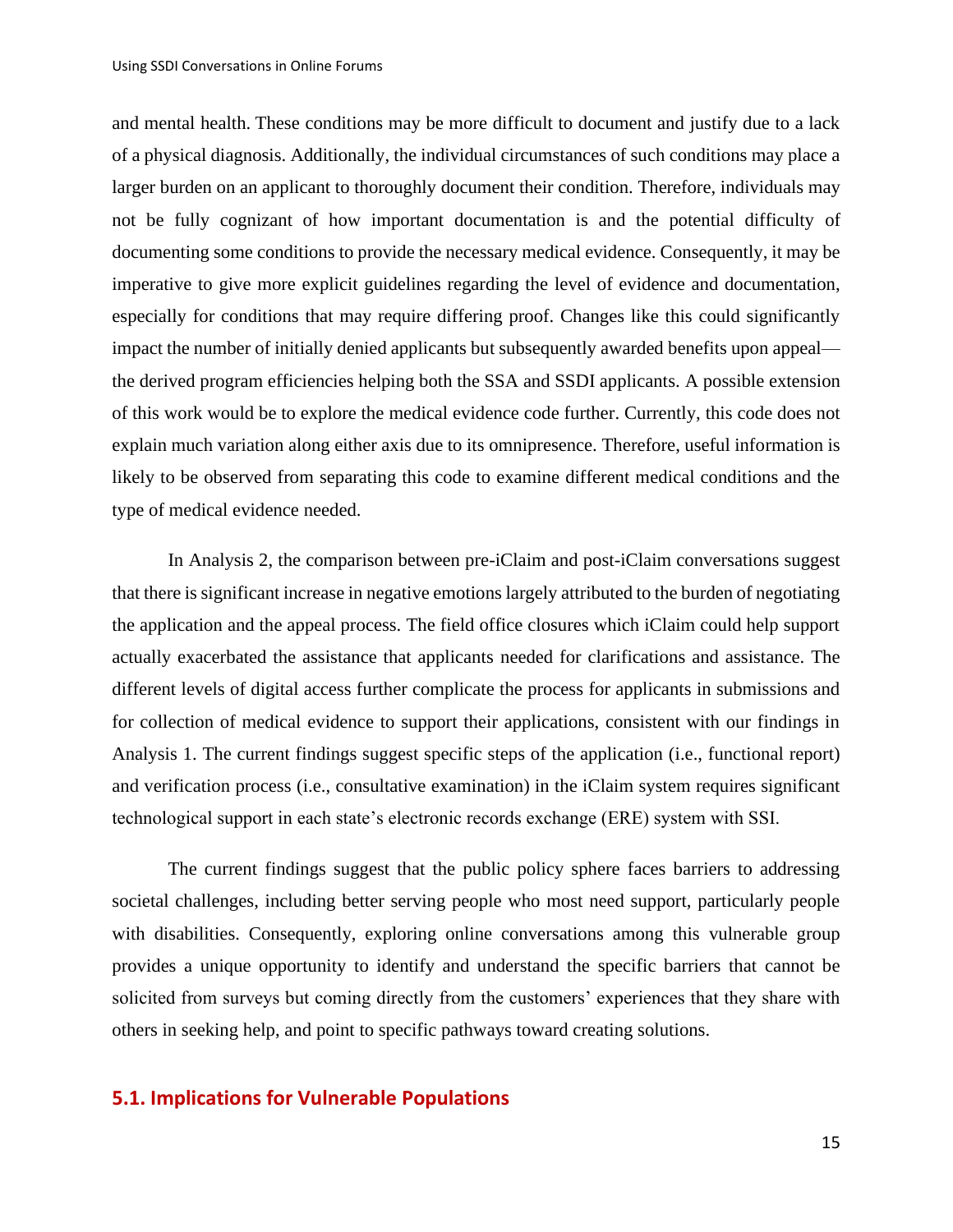Armour (2018) finds that the availability of online applications increases the application rates of medically marginal applicants. About 18 percent of the increase in DI applications (1992—2004) can be attributed to the benefits statement. This increase suggests the importance of informational costs in DI, suggesting that information provision is an important policy lever among the population covered by DI. However, the DI application process is also plagued by information asymmetry, such that 20 percent of applicants accepted into the program are work-capable while 60 percent of rejections meet disability requirements (Benítez-Silva, Buchinsky, and Rust 2004). The current study aims to reduce the information asymmetry of the 60 percent rejected who meet disability requirements since these applications were subsequently approved.

#### **5.2. Limitations**

One limitation of this study is it most likely does not represent the entire population of SSDI applicants despite containing many observations spanning more than a decade. Additionally, this study only examines one aspect of a complex process and may not capture more important or interacting facets of the application and appeals process.

Future work should evaluate the representativeness of the sample of individuals participating in online forums. For example, the share of SDDI applicants who are military or veterans could be compared to the number of users in veteran- and military-oriented forums. Weighing the data to reflect the sample representation would be ideal, but the potential of future applications is not limited since the profile of SSDI applicants on public forums may change. Still, that change is not significant to this analysis, which provides a longitudinal view of posts and unique threads over time, reflecting changes in the environment in terms of economic and demographic trends.

Certain SSDI applicants may not have access to online forums due to lack of a computer, access to high-speed internet, computer skills, or assistive devices such as screen readers. However, some access issues are probably less of a concern given the rise of smartphones, inexpensive notebook and tablet computers, and other devices. Online forums are also relatively undemanding in terms of internet bandwidth compared to, for instance, video streaming and gaming. However, further analyses of the online forum data point to the digital divide driven by computer usage skills and broadband access beyond simple internet access.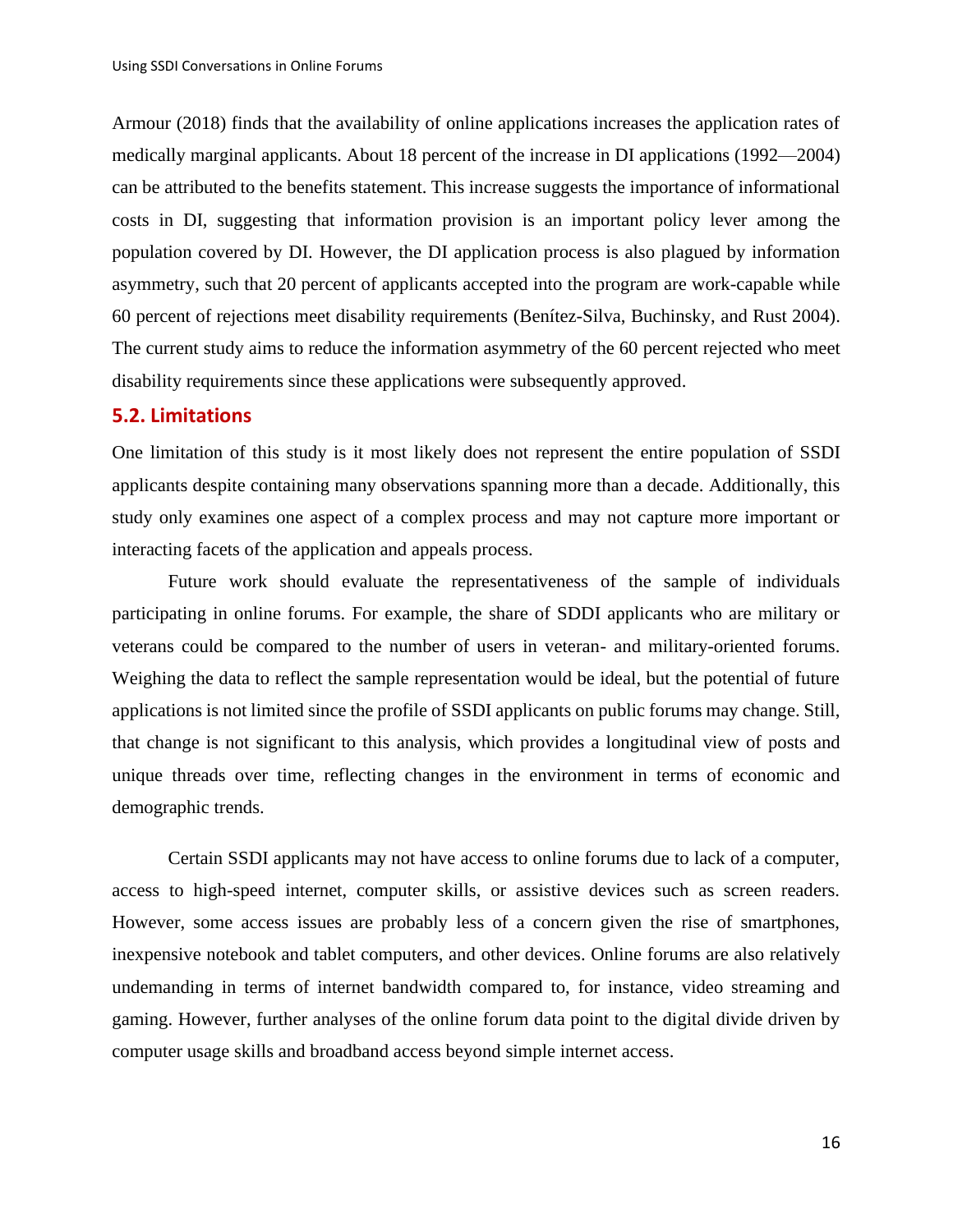Finally, a fundamental trade-off of applying automated text analysis to this research is the size versus representativeness of the observations. Representativeness in this case concerns (1) the sampling of the participants; (2) the sampling of the environments (the forums selected); (3) the kinds of issues participants are exposed to in given environments; and (4) the states of minds and behaviors participants can express in a given environment (Mahmoodi et al. 2017).

## **5.3. Future Directions**

According to Bonfadelli (2002), the knowledge gap is a key consequence of the digital divide (or digital inequality), the gap between advantaged and disadvantaged computer users and nonusers. One of the general arguments is the "Matthew Effect" (the rich get richer); with digital access, demographic differences, access, skills, interests, and infrastructure could represent costs and barriers, with more benefits flowing to those with greater abilities, resources, and information needs. Similar to the Matthew Effect is the knowledge gap hypothesis. Those with the most resources adopt first, have and gain more skills, and use more and different activities more effectively, thereby increasing and not reducing the knowledge gaps in society (Pearce and Rice 2013).

The usage gap divide due to unequal access to technology argues that factors affecting the access gap also affect the usage gap, but at different levels and other usage types. Differential outcomes from this gap create feedback loops that may increase and institutionalize such differences. Existing social inequalities thus both affect and reinforce various digital divides. Mobile internet may overcome many infrastructural differences between urban and rural and developed and less-developed regions, as wireless connectivity requires far less infrastructure. However, PC-based internet allows for a more optimal experience while mobile-based internet access, although more accessible and affordable, requires compromises.

Pearce and Rice (2013) find that PC-based internet access provides health and government interactions, personal development, news, and information considered social capital enhancing. Mobile-based internet access offers music and videos, commercial transactions, and social communication as consumptive or entertaining. Capital enhancing use of the web improves life chances that include seeking political or government information online, exploring career or job opportunities, or financial or health information seeking.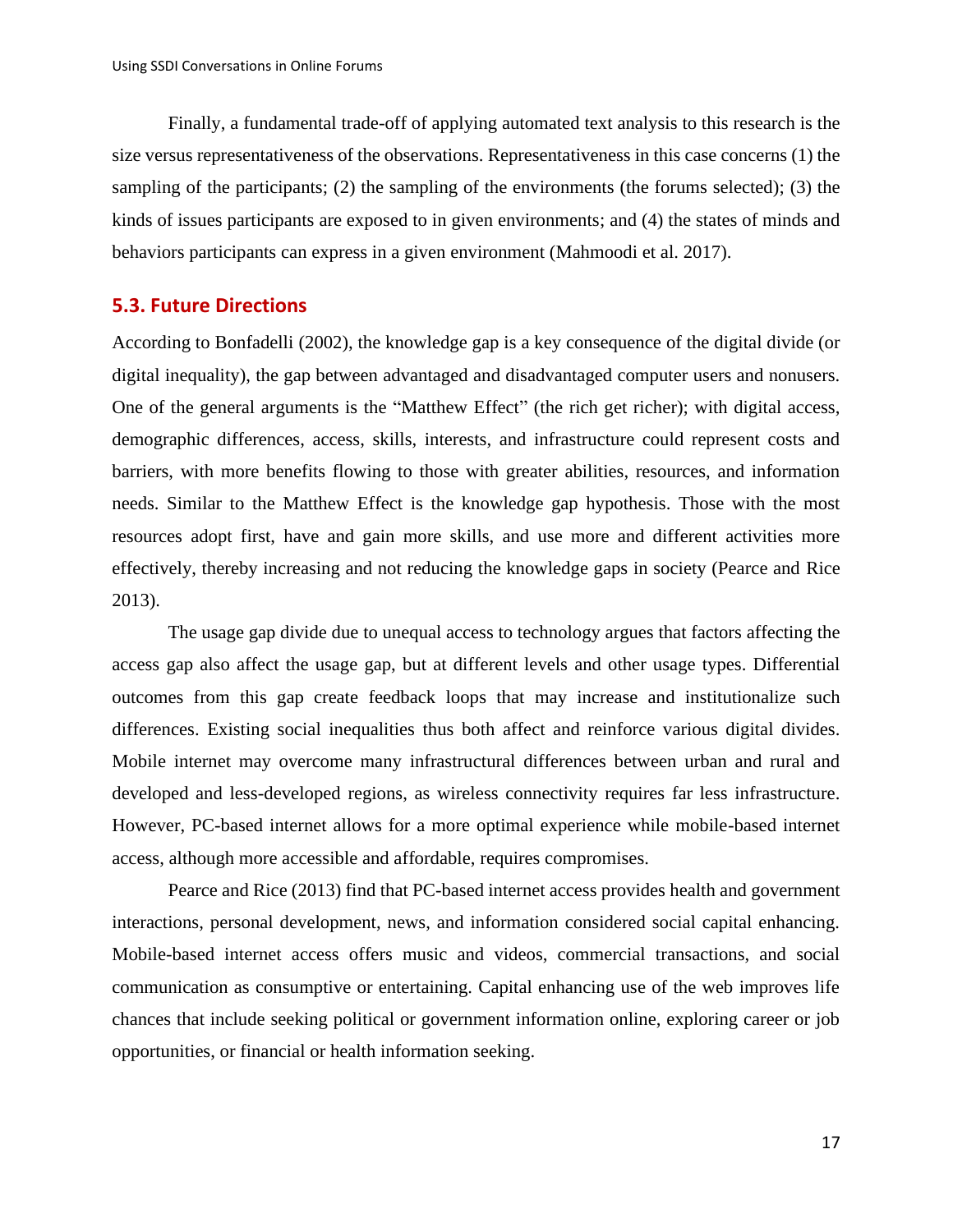# **6. Conclusion**

Internet forums and other social media platforms facilitate online communication in an open context, allowing users to share their feelings, experiences, and advice in an informal, nonthreatening environment. As a result, participants may provide information about individual experiences with and thoughts about SSDI that is unlikely to be gained from formal surveys. This hypothesis is supported by online social support (OSS) theory, which states that individuals seek social support when they are confronted with acute stressors. Online forums provide access to this support through task-oriented discussions. SSDI applicants and beneficiaries are financially vulnerable and may feel stigmatized.

# **References**

<span id="page-18-0"></span>U.S. Social Security Administration. *Annual Statistical Supplement to the Social Security Bulletin*. By Mark J. Warshawsky and Katherine N. Bent. No. 13-1170. Washington, D.C.: Social Security Administration, 2019.

[https://www.ssa.gov/policy/docs/statcomps/supplement/2019/index.html,](https://www.ssa.gov/policy/docs/statcomps/supplement/2019/index.html) accessed February 25, 2020.

Armour, P. (2018). "The Role of Information in Disability Insurance Application: An Analysis of the Social Security Statement Phase-In." *American Economic Journal: Economic Policy*, 10(3): 1—41. https://doi.org/10.1257/pol.20160605.

Autor David, H., Nicole, M., Mullen Kathleen, J., & Alexander, S. (2015). Does delay cause decay? The effect of administrative decision time on the labor force participation and earnings of disability applicants. No. w20840.

Benítez-Silva, Hugo, Moshe Buchinsky, and John Rust. (2004). How Large Are the Classification Errors in the Social Security Disability Award Process?, *National Bureau of Economic Research* (NBER) Working Paper 10219.

Bonfadelli, H. (2002). "The Internet and Knowledge Gaps: A Theoretical and Empirical Investigation." European Journal of Communication, 17: 65—84. https://doi.org/10.1177/0267323102017001607.

Finn, Jerry. (1999). "An Exploration of Helping Processes in an Online Self-Help Group Focusing on Issues of Disability. *Health & Social Work*, 24(3): 220–31.

Foote, A., Grosz, M., & Rennane, S. (2019). The Effect of Transaction Costs on SSDI. Journal of Policy Analysis and Management, 38(1), 99-123.

Godtland, Erin M., Grgich, Michele, Petersen, Carol Dawn, Sloane, Douglas M., and Walker, Ann T. (2007). "Racial Disparities in Federal Disability Benefits." Contemporary Economic Policy, 25(1): 27—45.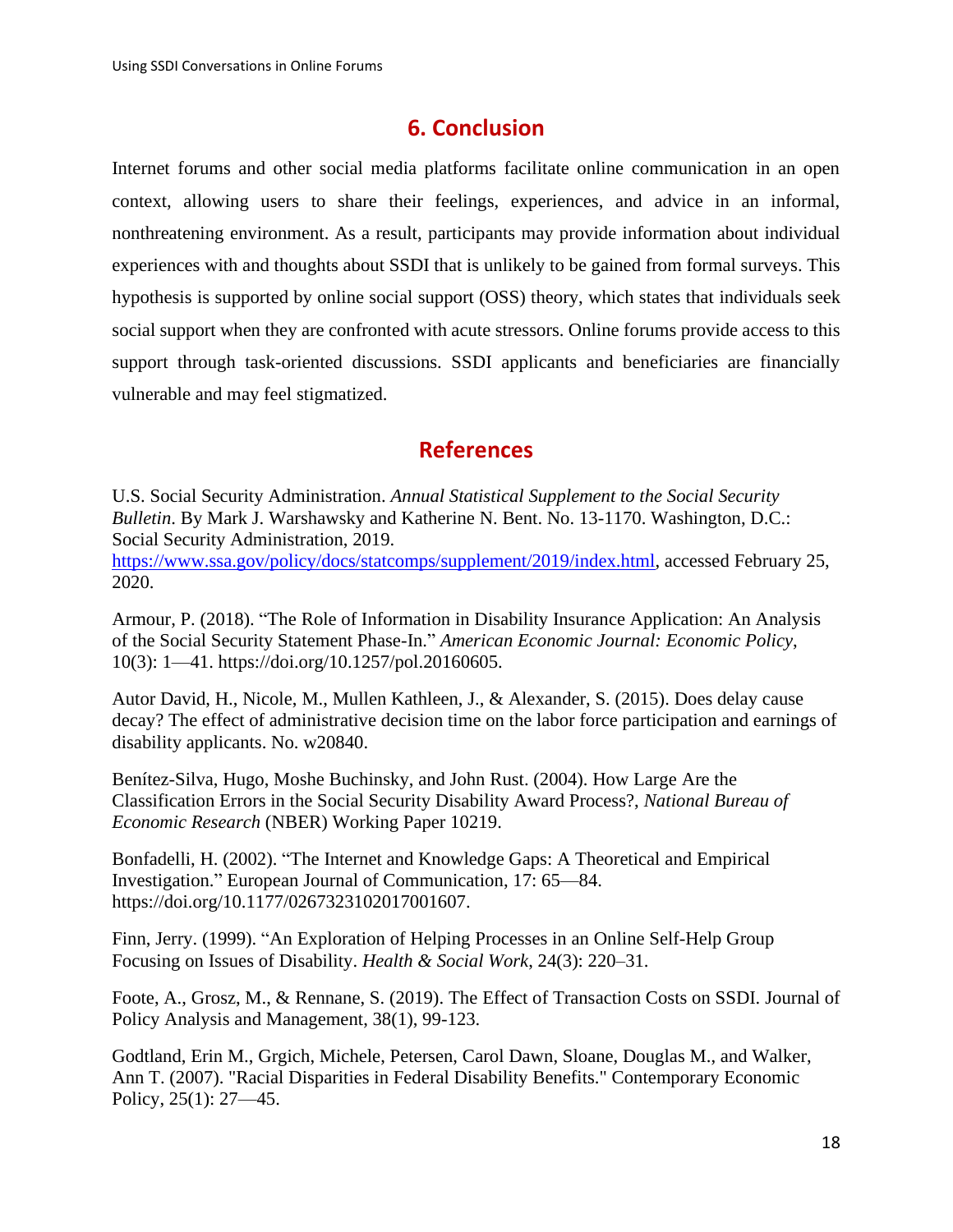Jerit, J. (April 2009). "Understanding the Knowledge Gap: The Role of Experts and Journalists." *The Journal of Politics*, 71(2): 442—456.

https://doi.org/10.1017/S0022381609090380.Mahmoodi, J., Leckelt, M., van Zalk, M. W., Geukes, K., and Back, M. D. (2017). "Big Data Approaches in Social and Behavioral Science: Four Key Trade-Offs and a Call for Integration." *Current Opinion in Behavioral Sciences*, 18: 57—62.

Marquart, C. L., Hinojosa, C., Eagan, B., Siebert-Evenstone, A., & Shaffer, D. W. (2020) nCoder (Version0.2.2.0) [Software]. Available from [http://app.n-coder.org.](http://app.n-coder.org/)

Marquart, Cody L., Swiecki, Zachari, Collier, Wesley, Eagan, Brendan, Woodward, Roman, and Shaffer, David Williamson. (2019). "RENA: Epistemic Network Analysis." [https://CRAN.R](https://cran.r-project.org/package=rENA)[project.org/package=rENA.](https://cran.r-project.org/package=rENA)

Netzer, Oded, Feldman, Ronen, Goldenberg, Jacob, and Fresko, Moshe. (2012). "Mine Your Own Business: Market-Structure Surveillance Through Text Mining." *Marketing Science*, 31(3): 521–43.

O'Callaghan, Derek, Greene, Derek, Carthy, Joe, and Cunningham, Pádraig. (2015). "An Analysis of the Coherence of Descriptors in Topic Modeling." *Expert Systems with Applications*, 42(13): 5645–57.

Pearce, K. E., & Rice, R. E. (2013). Digital Divides from Access to Activities: Comparing Mobile and Personal Computer Internet Users. *Journal of Communication, 63*, 721-744.

Shaffer, David Williamson. (2003). Pedagogical Praxis: Using Technology to Build Professional Communities of Practice." *ACM SIGGROUP Bulletin*, 24(3): 39–43.

Shaffer, D. W. and Ruis, A. R. (2017). "Epistemic Network Analysis: A Worked Example of Theory-Based Learning Analytics." In *Handbook of Learning Analytics*, edited by C. Lang, G. Siemens, A. F. Wise, and D. Gasevic, pp. 175—187.

Shaffer, D. W. (2017). *Quantitative Ethnography*. 1st edn. Cathcart Press: Madison, WI.

SSAB (2021) https://www.ssab.gov/research/roundtable-medical-evidence-collection-thecornerstone-of-social-security-disability-determination/

Timoshenko, A., & Hauser, J. R. (2019). Identifying Customer Needs From User-Generated Content. *Marketing Science*, *38*(1), 1-20.

Yoong, J., Rabinovich, L., and Wah, S. H. (2015). "What Do People Know About Social Security?." CESR-Schaffer Working Paper 2015-022.